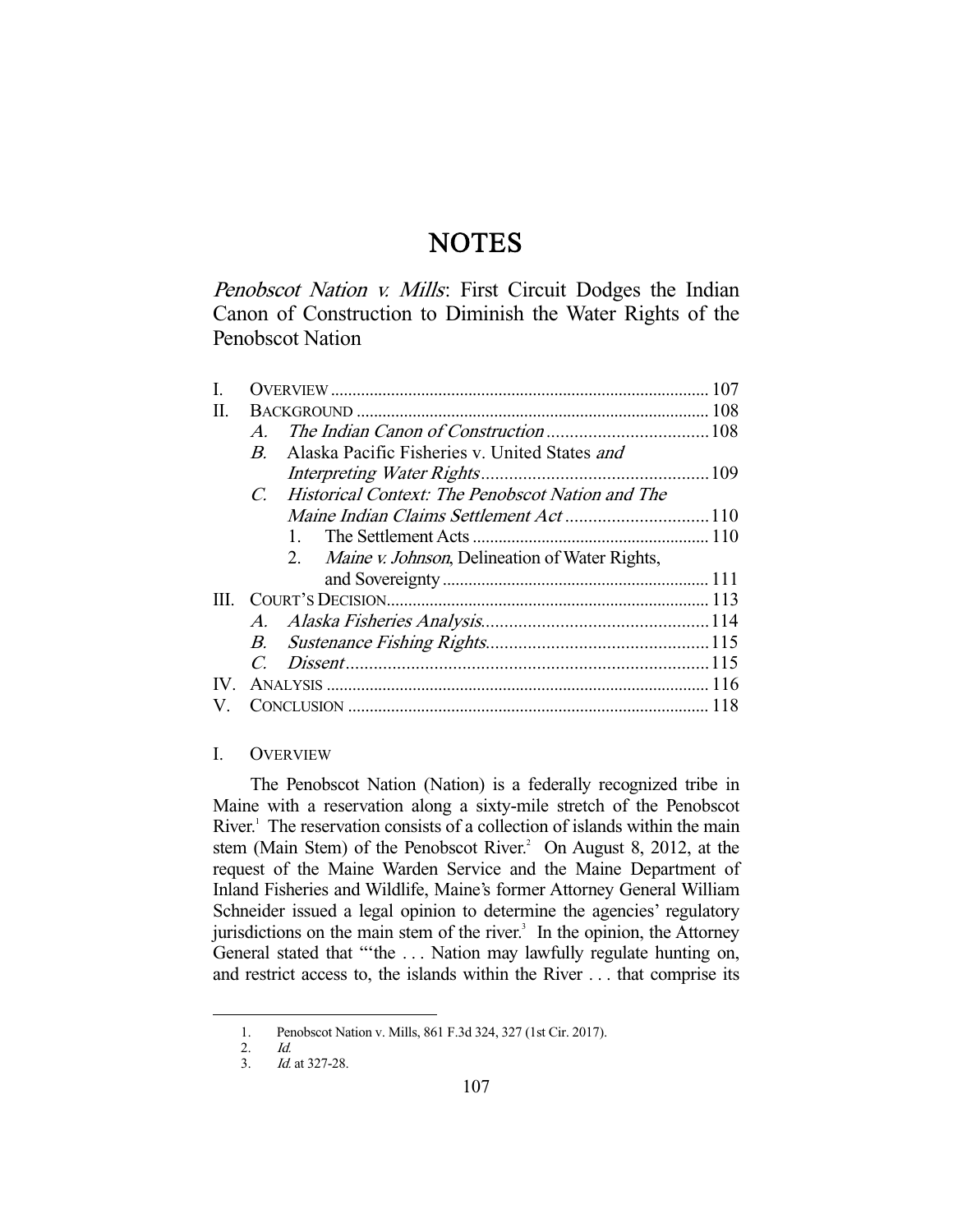Reservation' . . . and that 'the State of Maine has exclusive regulatory jurisdiction over activities taking place on the River.'"4 In response to the legal opinion, the Nation filed suit in federal court against the State of Maine, seeking a declaratory judgment that the opinion misinterprets the federal law that defines the Penobscot Indian Reservation's boundaries.<sup>5</sup>

 The district court ruled that the Penobscot Indian Reservation, under the Maine Implementing Act (MIA) and the Maine Indian Claims Settlement Act (MICSA), consisted solely of the islands in the Main Stem, not the adjacent waters, and that the sustenance fishing rights in MIA allowed the Nation to take fish in the Main Stem for sustenance.<sup>6</sup> The Penobscot Nation appealed the district court's ruling to the United States Court of Appeals for the First Circuit, which held that the definition of Penobscot Indian Reservation in MIA and MICSA includes only the islands in the Main Stem, excluding adjacent water, and vacated the sustenance fishing ruling due to the Nation's lack of standing. Penobscot Nation v. Mills, 861 F.3d 324, 329 (1st Cir. 2017).

#### II. BACKGROUND

-

### A. The Indian Canon of Construction

 The Indian canon of construction is a doctrine of interpretation that informs courts' review of federal laws governing the rights of Indian tribes.<sup>7</sup> Originally applied to Indian treaties, the canon has evolved to incorporate congressional statutes and executive orders.<sup>8</sup> A foundational principle in the Indian canon of construction is the concept that "statutory construction [does] not have [its] usual force in cases involving Indian law."<sup>9</sup> First articulated in the Supreme Court of the United States' decision in Worcester v. Georgia, Justice McLean's concurring opinion stated that "[t]he language used in treaties with the Indians should never be construed to their prejudice."<sup>10</sup> When confronted with construing ambiguous statutes, the Court has held that in government dealings with Indians, "construction, instead of being strict, is liberal; doubtful expressions, instead of being resolved in favor of the

 <sup>4.</sup> Id. at 328; ME. REV. STAT. ANN. tit. 30 (30 M.R.S.A.), §§ 6203(8), 6207(4) (2010); 25 U.S.C. § 1722(i) (2012).

 <sup>5.</sup> Penobscot Nation, 861 F.3d at 328.

 <sup>6.</sup> Penobscot Nation v. Mills, 151 F. Supp. 3d 181, 222-23 (D. Me. 2015), aff'd in part, rev'd in part, 861 F.3d 324 (1st Cir. 2017); Maine Indian Claims Settlement Act, 25 U.S.C. § 1722 (2012).

 <sup>7.</sup> COHEN'S HANDBOOK OF FEDERAL INDIAN LAW § 2.02 (Nell Jessup Newton ed., 2012). 8. Id.

 <sup>9.</sup> Montana v. Blackfeet Tribe of Indians, 471 U.S. 759, 766 (1985).

 <sup>10.</sup> Worcester v. Georgia, 31 U.S. 515, 582 (1832) (M'Lean, J., concurring).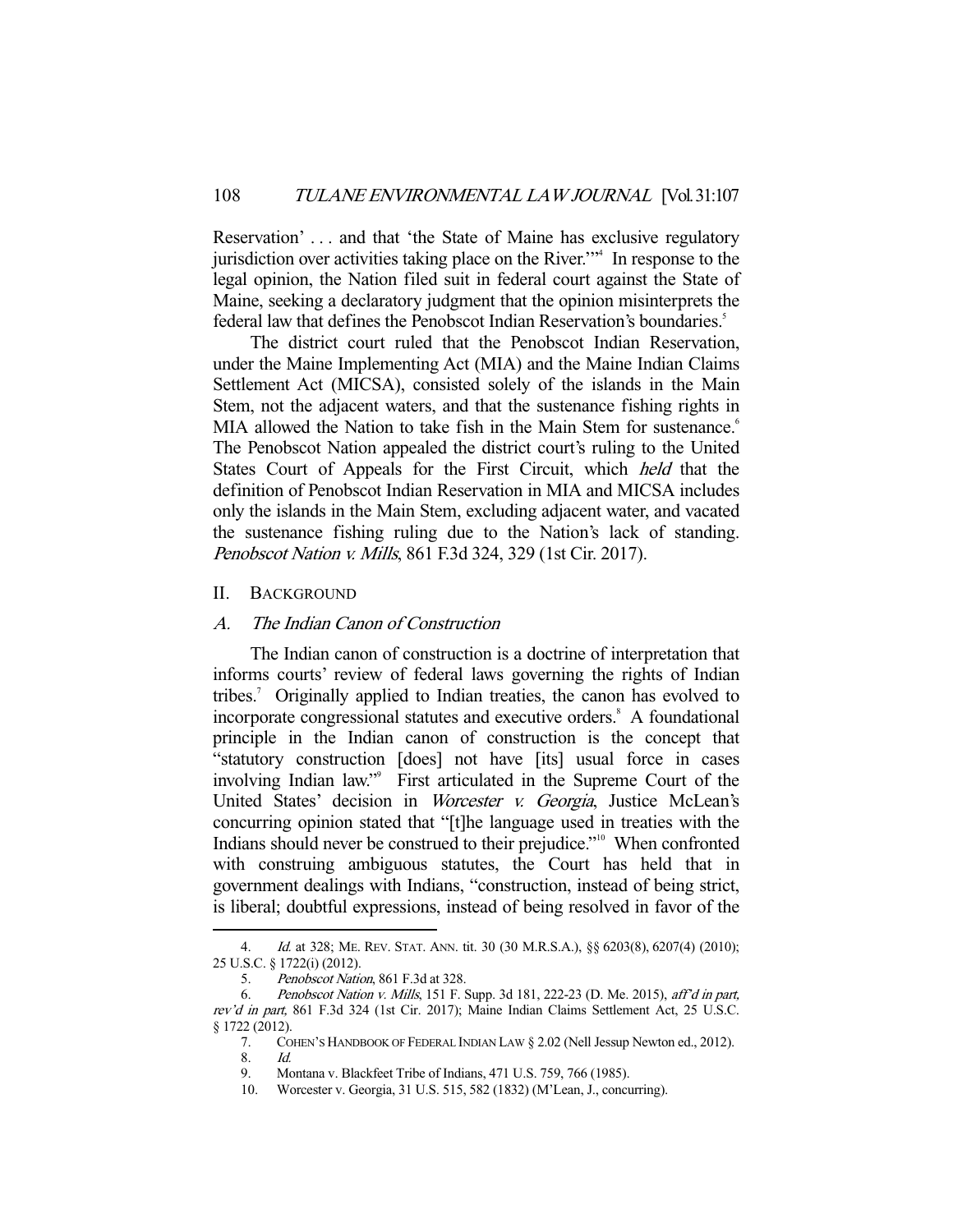United States, are to be resolved in favor of . . . [Indians]."<sup>11</sup> However, for a court to utilize the Indian canon of construction, ambiguities must be present in order to choose a favorable interpretation.<sup>12</sup> The Supreme Court limited the canon's application to situations where statutory ambiguities exist, holding that the canon "does not permit reliance on ambiguities that do not exist; nor does [the canon] permit disregard of the clearly expressed intent of Congress."13

## B. Alaska Pacific Fisheries v. United States and Interpreting Water Rights

 The Supreme Court first applied the Indian canon of construction to the water rights of Indian tribes in Alaska Pacific Fisheries v. United States.<sup>14</sup> Alaska Fisheries concerned the legal rights of the Metlakahtla Indians who had emigrated and settled on the Annette Islands in southeastern Alaska.<sup>15</sup> The United States encouraged the emigration of the tribe, and Congress ultimately created a reservation defined as follows:

That until otherwise provided by law the body of lands known as Annette Islands, situated in Alexander Archipelago in southeastern Alaska, on north side of Dixon's entrance, be, and the same is hereby, set apart as a reservation for the use of the Metlakahtla Indians . . . to be held and used by [the tribe], under such rules and regulations, and subject to such restrictions, as may [be] prescribed from time to time by the Secretary of the Interior. $16$ 

In determining the tribe's legal rights to the waters surrounding the islands in a dispute with non-Indian fisheries, the Court turned to the construction of MICSA.<sup>17</sup> The question of construction was resolved by interpreting the congressional intent regarding the meaning of "the body of lands known as the Annette Islands."18 The Court approached the issue of congressional intent by probing "the circumstances in which the reservation was created—the power of Congress in the premises, the location and character of the islands, the situation and needs of the

 <sup>11.</sup> Choate v. Trapp, 224 U.S. 665, 675 (1912).

 <sup>12.</sup> South Carolina v. Catawba Indian Tribe, Inc., 476 U.S. 498, 506 (1986).

 <sup>13.</sup> Id.

 <sup>14.</sup> Alaska Pac. Fisheries v. United States, 248 U.S. 78, 89 (1918) (citing Choate, 224 U.S. at 675).

 <sup>15.</sup> Id. at 86-87.

 <sup>16.</sup> Id.

 <sup>17.</sup> Id. at 89.

 <sup>18.</sup> Id.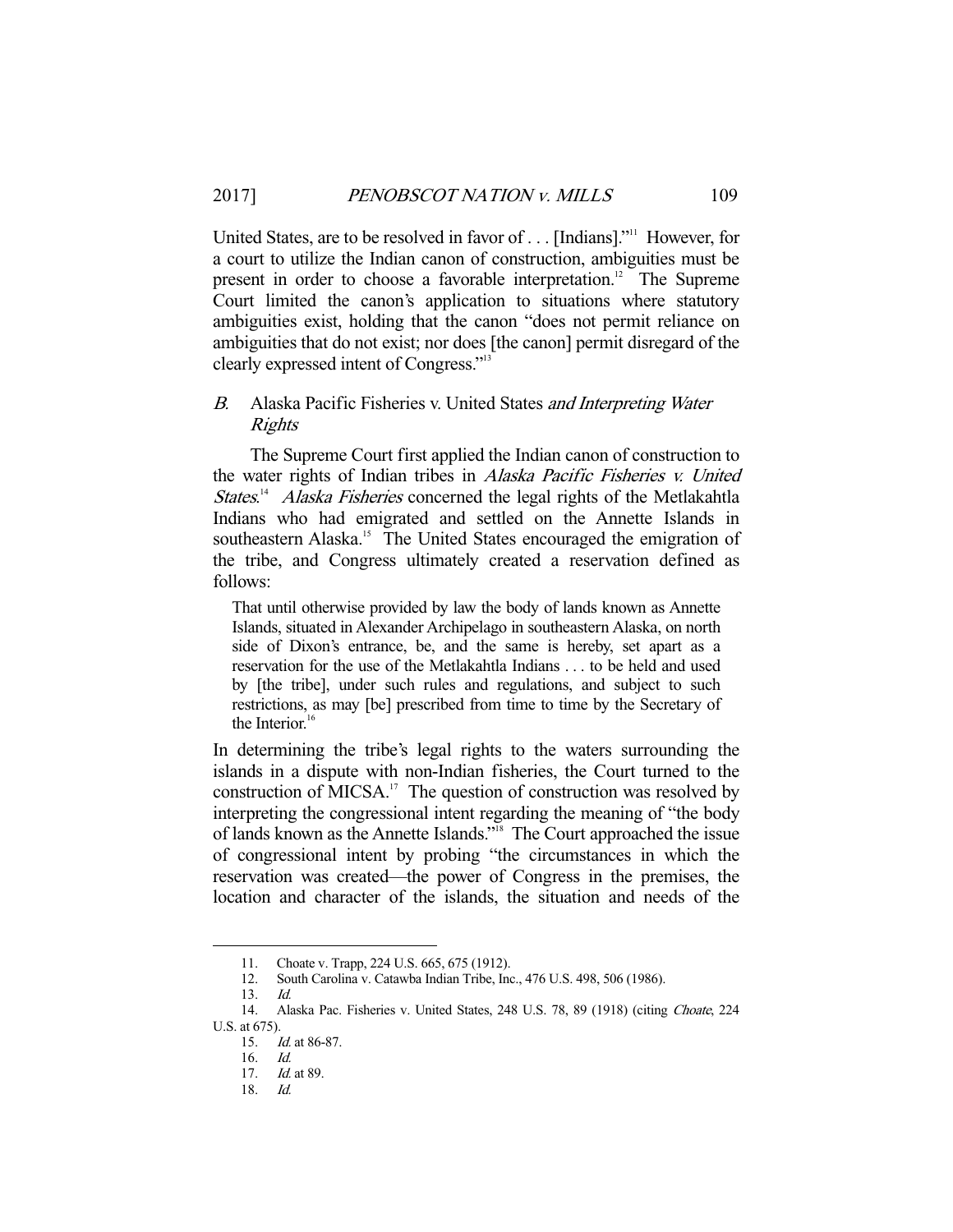Indians and the object to be attained."19 Because the fishing sustenance provided by the waters was an essential feature of the reservation and Congress intended the tribe to flourish, the Court held that the collection of islands and the adjacent bodies of water constituted one body of land.<sup>20</sup> This decision reiterated "the general rule that statutes passed for the benefit of dependent Indian tribes or communities are to be liberally constructed, doubtful expressions being resolved in favor of the Indians.<sup>"21</sup>

 The Court also continued to use the reasoning of Alaska Fisheries to interpret the construction of treaties. In Choctaw Nation v. Oklahoma, the Supreme Court ruled that the lands underlying navigable waters of the Arkansas River were intended to be part of the Choctaw and Cherokee Nations.<sup>22</sup> Under the treaties between the Nations and the United States, they were granted the territory:

[B]eginning near Fort Smith where the Arkansas boundary crosses the Arkansas River, running thence to the source of the Canadian fork; if in the limits of the United States, or to those limits; thence due south to the red River, and down Red River to the west boundary of the Territory of Arkansas; thence north along that line to the beginning.<sup>23</sup>

The ambiguity of the water rights construed in the treaty compelled the Court to ask whether the United States intended to convey the river bed to the Indian Nations. $24$  In determining the United States' intention, the Court considered the practical implications of denying the Indian Nations' ownership of the river bed and the promise of complete sovereignty. $25$ 

## C. Historical Context: The Penobscot Nation and the Maine Indian Claims Settlement Act

1. The Settlement Acts

 When Maine gained statehood in 1820, it assumed the treaties of Massachusetts that transferred most of the Penobscot's aboriginal titled lands to the state.<sup>26</sup> It was not until the 1970s that Maine's and Massachusetts' violation of the Indian Nonintercourse Act, which prohibited the purchase of Indian lands without congressional approval,

<sup>19.</sup> *Id.*<br>20. *Id.* 

<sup>20.</sup> *Id.* at 89.<br>21. *Id.* (citing

<sup>21.</sup> *Id.* (citing Choate v. Trapp, 224 U.S. 665, 675 (1912)).<br>22. Choctaw Nation v. Oklahoma, 397 U.S. 620, 635 (197

<sup>22.</sup> Choctaw Nation v. Oklahoma, 397 U.S. 620, 635 (1970).<br>23. Id. at 629.

Id. at 629.

<sup>24.</sup> *Id.* at 633.

<sup>25.</sup> *Id.* at 635 (citing Atl. & P.R. Co. v. Mingus, 165 U.S. 413, 435-36 (1897)).

 <sup>26.</sup> Penobscot Nation v. Mills, 861 F.3d 324, 341-46 (1st Cir. 2017).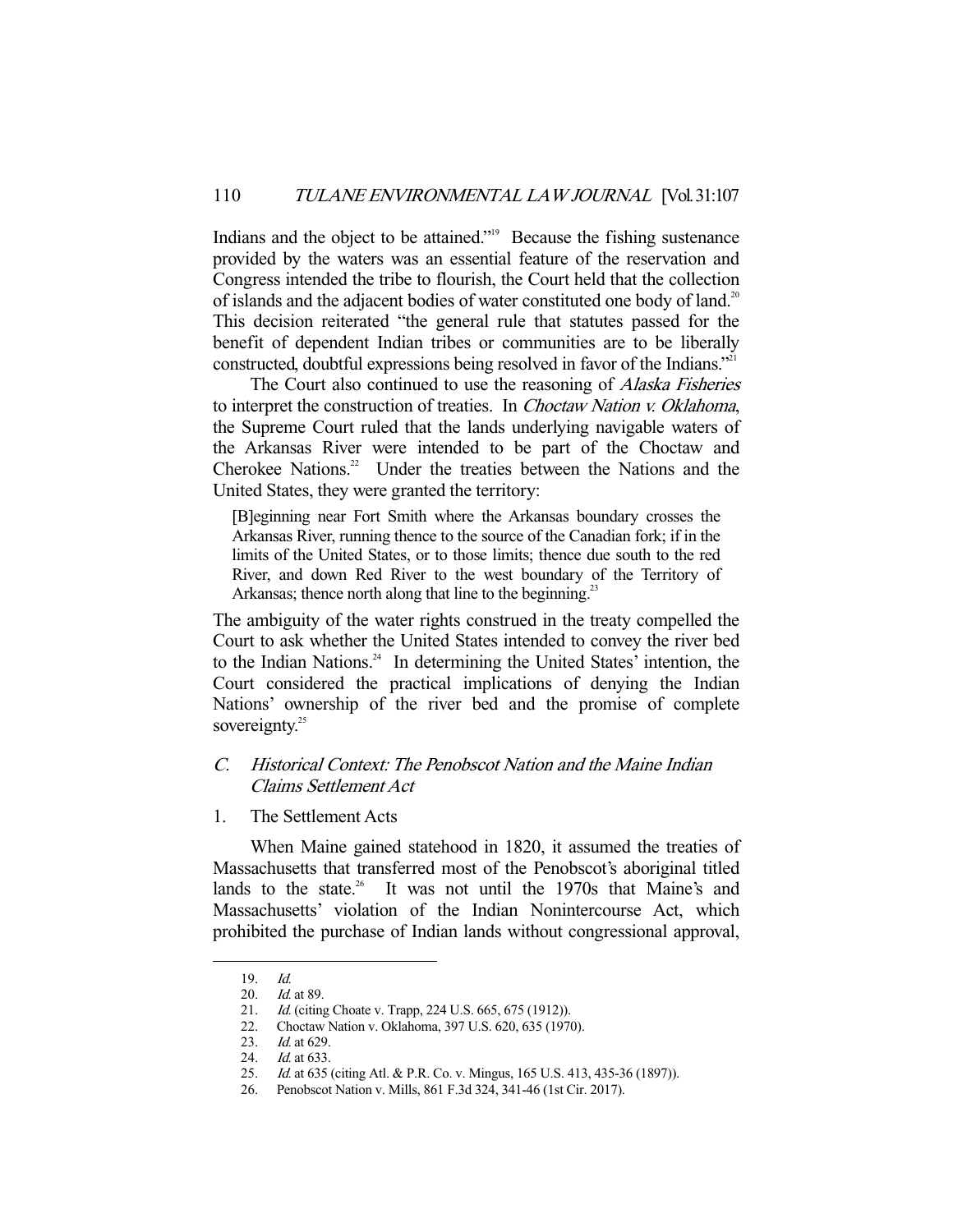came to light.<sup>27</sup> In an effort "to remove the cloud on the titles to land in the State of Maine resulting from Indian claims," the Settlement Acts of 1980 retroactively ratified the transfers of land between the states and the Penobscot Nation.<sup>28</sup> The Settlement Acts consist of a pair of federal and state acts that include MICSA passed by Congress and MIA passed by the state of Maine.<sup>29</sup> The state Act serves to implement the federal Act.<sup>30</sup> The federal-state structure of the Settlement Acts presents unique problems for traditional canons of construction because it relies on the state's interpretations of congressional intent. For example, MISCA leaves the definition of the Penobscot Reservation to "[mean] those lands as defined in the Maine Implementing Act," which assigns the definition of the boundaries of the reservation to Maine.<sup>31</sup> The complementary MIA provision defines the Penobscot Indian Reservation as "the islands in the Penobscot River reserved to the Penobscot Nation by agreement with the States of Massachusetts and Maine consisting solely of Indian Island, also known as Old Town Island, and all islands in that river northward thereof that existed on June 29, 1818."<sup>32</sup>

 MIA also provides a provision for the regulation of fish and wildlife resources. $33$  Under MIA section 6207(1)(B), the Penobscot Nation is given exclusive authority to enact ordinances regulating the "[t]aking of fish on any pond in which all the shoreline and all submerged lands are wholly within Indian territory and which is less than 10 acres in surface area."34 Additionally, the Penobscot Nation "may take fish, within the boundaries of their [reservation], for their individual sustenance."<sup>35</sup>

### 2. Maine v. Johnson, Delineation of Water Rights, and Sovereignty

 The First Circuit discussed the sovereign rights of the Penobscot Nation and their authority to regulate the waters of the Penobscot River in *Maine v. Johnson*.<sup>36</sup> In examining a dispute between two Penobscot River Indian tribes, Maine, and the Environmental Protection Agency

<sup>27. 25</sup> U.S.C. § 177 (2012); see generally Joint Tribal Council of the Passamaquoddy Tribe v. Morton, 528 F.2d 370 (1st Cir. 1975).

<sup>28.</sup> Penobscot Nation, 861 F.3d at 332-33.

 <sup>29.</sup> Id. at 327.

 <sup>30.</sup> The Settlement Acts are archived online with the Maine Indian Tribal-State Commission. Section: Statutes, MITSC, http://www.mitsc.org/library.php?do=section&name= Statutes (last visited Oct. 9, 2017).

 <sup>31. 25</sup> U.S.C. § 1722(i).

 <sup>32.</sup> ME.REV. STAT. tit. 30, § 6203(8) (2010).

 <sup>33.</sup> Id. § 6207.

 <sup>34.</sup> Id.

 <sup>35.</sup> Id. § 6207(4).

 <sup>36.</sup> Maine v. Johnson, 498 F.3d 37, 40 (1st Cir. 2007).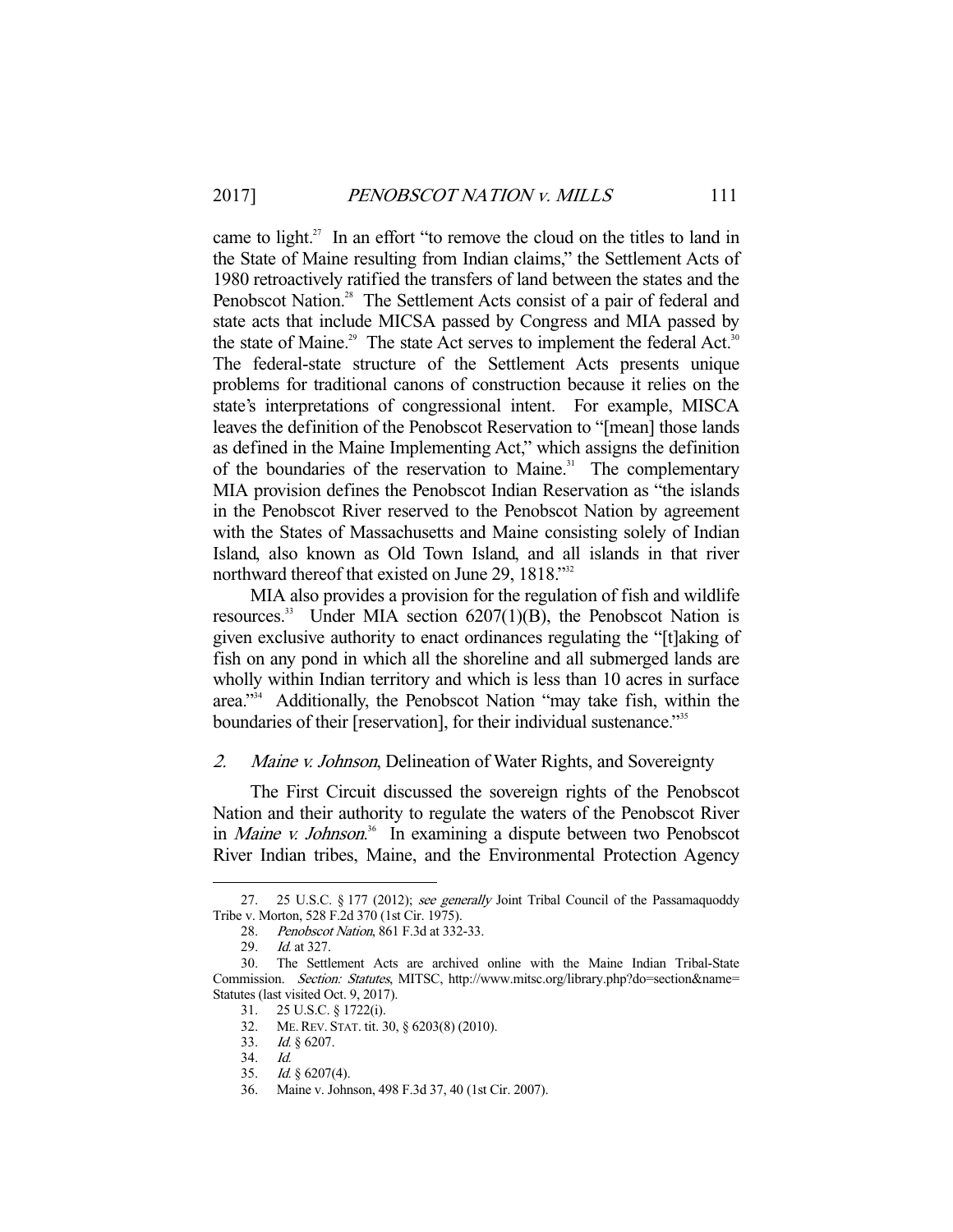(EPA) over regulatory authority of the discharge of pollutants into navigable waters, the court explored the role of the tribes' sovereignty granted by the Settlement Acts to determine whether the EPA could supersede Maine's regulatory authority over two Indian pollution source points on Indian reservations.<sup>37</sup> Concerned with the adequacy of Maine's regulations to protect the tribes' interest in sustenance fishing in the river, the EPA refused to approve Maine's authority to regulate the Indian facilities on the reservations.<sup>38</sup>

 The tribes argued that their inherent sovereignty remained intact under the Settlement Acts and would protect them from the state's regulatory authority over the discharges from facilities within Indian reservations into the river.<sup>39</sup> However, MIA explicitly states the relationship of Indian tribes to Maine as follows:

Except as otherwise provided in this Act, all Indians, Indian nations, and tribes and bands of Indians in the State and any lands or other natural resources owned by them, held in trust for them by the United States or by any other person or entity shall be subject to the laws of the State and to the civil and criminal jurisdiction of the courts of the State to the same extent as any other person or lands or other natural resources therein.<sup>40</sup>

Aside from the exception provided in MIA that retains Indian sovereignty for "internal tribal matters," the Indian tribes are subject to the laws of Maine.<sup>41</sup> The court dismissed the tribes' argument that the Indian facilities' discharge was an internal tribal matter under MIA and found that the activity was within Maine's jurisdiction.<sup>42</sup> The tribes proposed another argument for excluding Maine's jurisdiction by using the language of MICSA to argue that land held in trust for the tribes grants them a share of regulatory authority.<sup>43</sup> The court held that even if the tribes' lands were held in trust, Maine's law would apply, and that the tribes' lands in question were most likely reservations created by the Settlement Acts.<sup>44</sup> Furthermore, the court provided a statutory interpretation of MIA's definition of the reservation boundaries that looked to "the earlier agreements between the tribes and Massachusetts and Maine."<sup>45</sup> While not explicitly outlining the reservation boundaries,

<sup>37.</sup> *Id.* at 45.<br>38. *Id.* at 40.

Id. at 40.

 <sup>39.</sup> Id. at 42.

 <sup>40.</sup> ME.REV. STAT. tit. 30, § 6204.

<sup>41.</sup> *Id.*  $\S$  6206(1).

<sup>42.</sup> *Johnson*, 498 F.3d at 46.

 <sup>43.</sup> Id. (citing 25 U.S.C. § 1724(h) (2012)).

 <sup>44.</sup> Id. at 47.

 <sup>45.</sup> Id.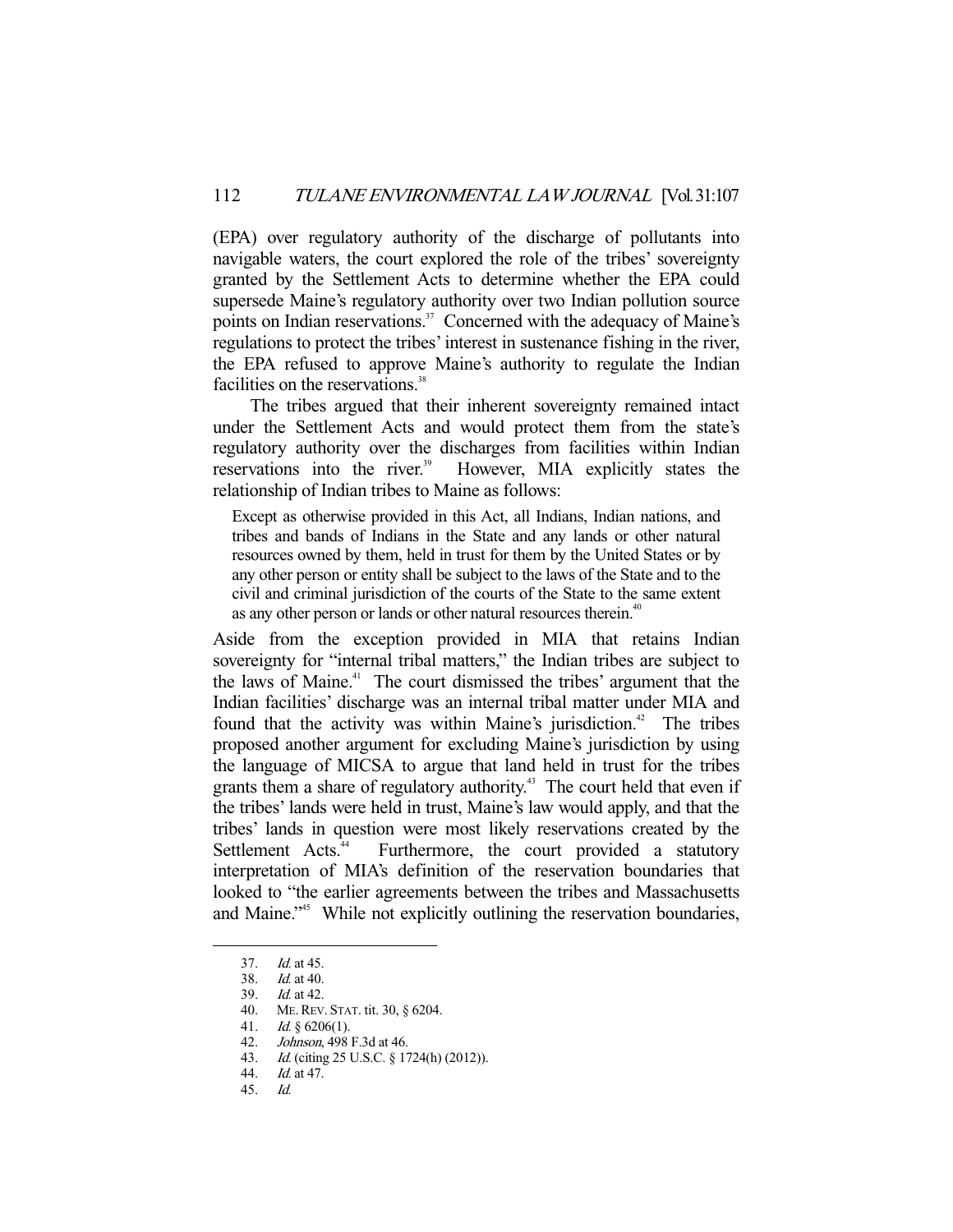the court implied that the surrounding waters of the island reservations were within the reservation.<sup>46</sup>

 The EPA argued that under the "general trust relationship between the federal government and the tribes," the agency has authority to review permits issued by Maine, in order to protect the interests of tribes.<sup>47</sup> Maine contested the EPA's trust obligation to the tribes and that the EPA could protect the sustenance fishing rights provided by the Settlement Acts.<sup>48</sup> Ultimately, the court did not consider the issue ripe and left the question of EPA's trust obligation unresolved.<sup>49</sup>

#### III. COURT'S DECISION

 In the noted case, the United States Court of Appeals for the First Circuit upheld in part the lower district court's ruling that the Penobscot Indian Reservation included the islands in the Main Stem, excluding the adjacent submerged lands and water, and vacated the district court's ruling on the Nation's claim to fishing sustenance rights under MIA section  $6207(4)$ .<sup>50</sup>

 In reviewing the construction of MIA section 6203(8), the court opted to bypass the Indian canon of construction in favor of "traditional rules of statutory construction to the Settlement Acts."<sup>51</sup> By concluding that the statutory language of the act was unambiguous, the court limited its interpretation to the plain meaning provided in the statutory text. $52$ The court's analysis of the reservation's definition focused on two phrases in MIA section 6203(8): what "the islands in the Penobscot River" means and how the word "solely" operates in relation to the islands' boundaries.<sup>53</sup>

 To resolve the first issue, the court applied the ordinary use of "island" by consulting dictionary definitions and held that the "islands" do not include the surrounding waters or submerged lands. $54$  The court supported its exclusion of the surrounding waters by determining the

 <sup>46.</sup> Id.

<sup>47.</sup> Id. (citing State Program Requirements; Approval of Application by Maine To Administer the National Pollutant Discharge Elimination System (NPDES) Program; Maine, 68 Fed. Reg. 65052-01 (Nov. 18, 2003) ("Therefore, EPA concludes that MICSA and the CWA combine to charge EPA with the responsibility to ensure that permits issued by Maine address the southern tribes' uses of waters within the state, consistent with the requirements of the CWA.")).

 <sup>48.</sup> Id.

 <sup>49.</sup> Id. at 47-48.

 <sup>50.</sup> Penobscot Nation v. Mills, 861 F.3d 324, 327 (1st Cir. 2017).

 <sup>51.</sup> Id. at 329.

 <sup>52.</sup> Id. at 330 (citing Lamie v. U.S. Tr., 540 U.S. 526, 534 (2004)).

<sup>53.</sup> *Id.* at 329-35.

 <sup>54.</sup> Id. at 330.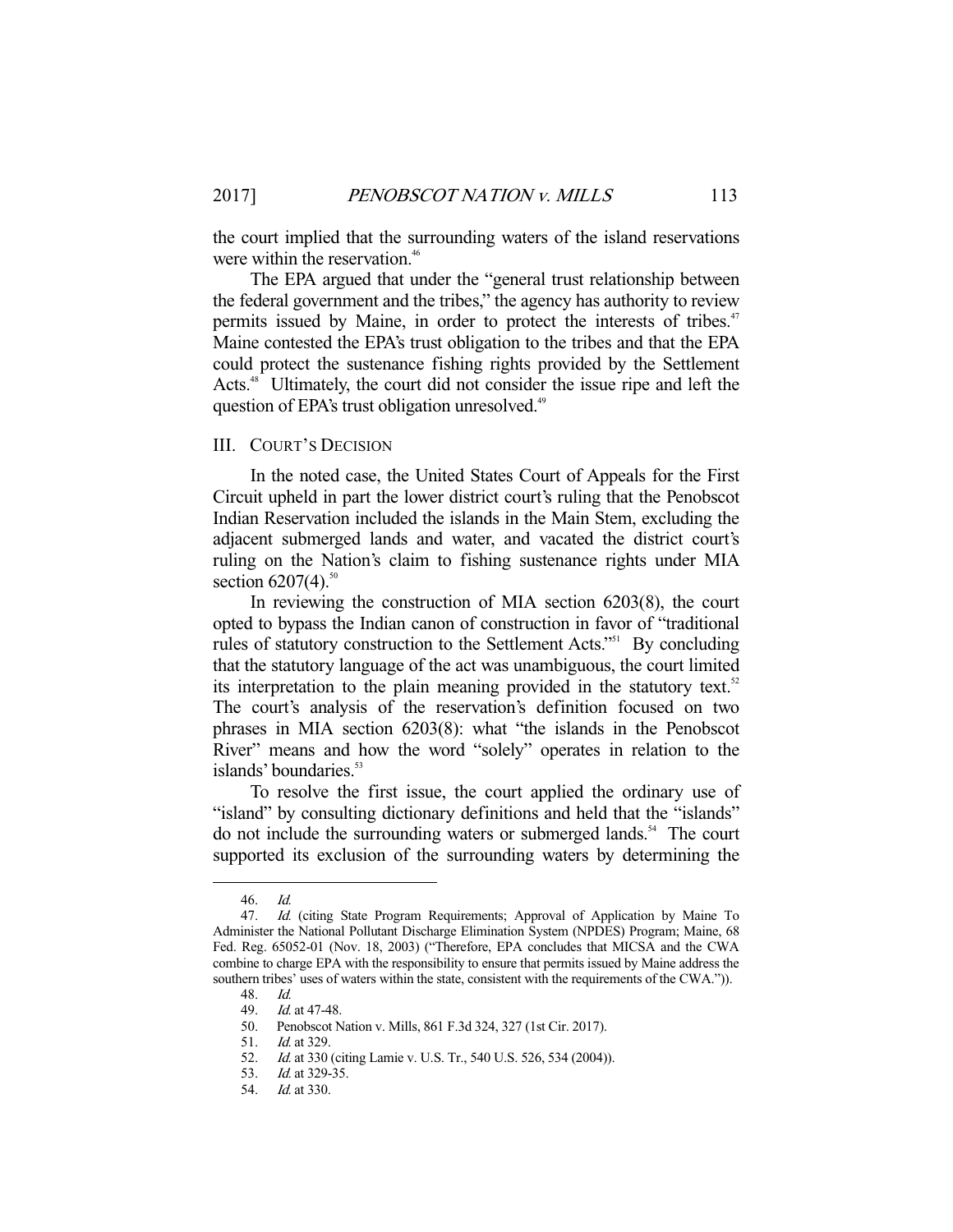phrase "consisting solely of Indian Island, . . . and all islands in that river northward thereof," restricts the definition of the Nation's islands.<sup>55</sup> The court supported this limitation by citing the Supreme Court's interpretation of "solely" in *Helvering v. Southwest Consolidated Corp.*, which interpreted it as an unambiguously restrictive term.<sup>56</sup>

 The court continued its analysis of construing "island" by looking to the provision in MICSA that defers responsibility for defining the Penobscot reservation boundaries from the federal government to the state. $57$  To support the limited definition employed in the state's implementing act, the court highlighted the language used to confer that authority, applying the ordinary meaning of "lands" provided by 25 U.S.C. § 1722(i), where "'Penobscot Indian Reservation' means those lands as defined in [MIA]."<sup>58</sup>

 Next, the court addressed the Nation's argument that the previous treaties between the Nation and the States of Massachusetts and Maine are referenced in MIA's definition of the reservation.<sup>59</sup> The court distinguished the language of previous treaties as "specifying" language to identify the islands in the provision, which does not modify the meaning of the islands.<sup>60</sup> Finding that "[t]he treaties no longer have meaning independent of the Maine Settlement Acts," the court restricted its interpretation of the reservation's boundaries to the statutory text.<sup>61</sup>

#### A. Alaska Fisheries Analysis

In response to the Nation's argument that the holding in *Alaska* Fisheries provides the relevant precedent for interpreting MIA section 6203(8) definition of "islands," the court distinguished the present circumstances as "lack[ing] any comparable ambiguity."62 As a corollary to the holding that the statutory language is unambiguous, the court held that it was unnecessary to apply the methodology of Alaska Fisheries to construe a favorable interpretation of the statute and to explore its legislative history. $63$  Accordingly, the court concluded that the similarities between Alaska Fisheries and the present case were merely "superficial."<sup>64</sup>

<sup>55.</sup> *Id.* at 330-31.

 <sup>56.</sup> Id. at 331 (quoting Helvering v. Sw. Consol. Corp., 315 U.S. 194, 198 (1942)).

 <sup>57.</sup> Id. at 332.

 <sup>58.</sup> Id. (quoting 25 U.S.C. § 1722(i) (2012)).

 <sup>59.</sup> Id. at 333.

 <sup>60.</sup> Id.

 <sup>61.</sup> Id. at 337.

 <sup>62.</sup> Id. at 334.

 <sup>63.</sup> Id. at 333-34.

 <sup>64.</sup> Id.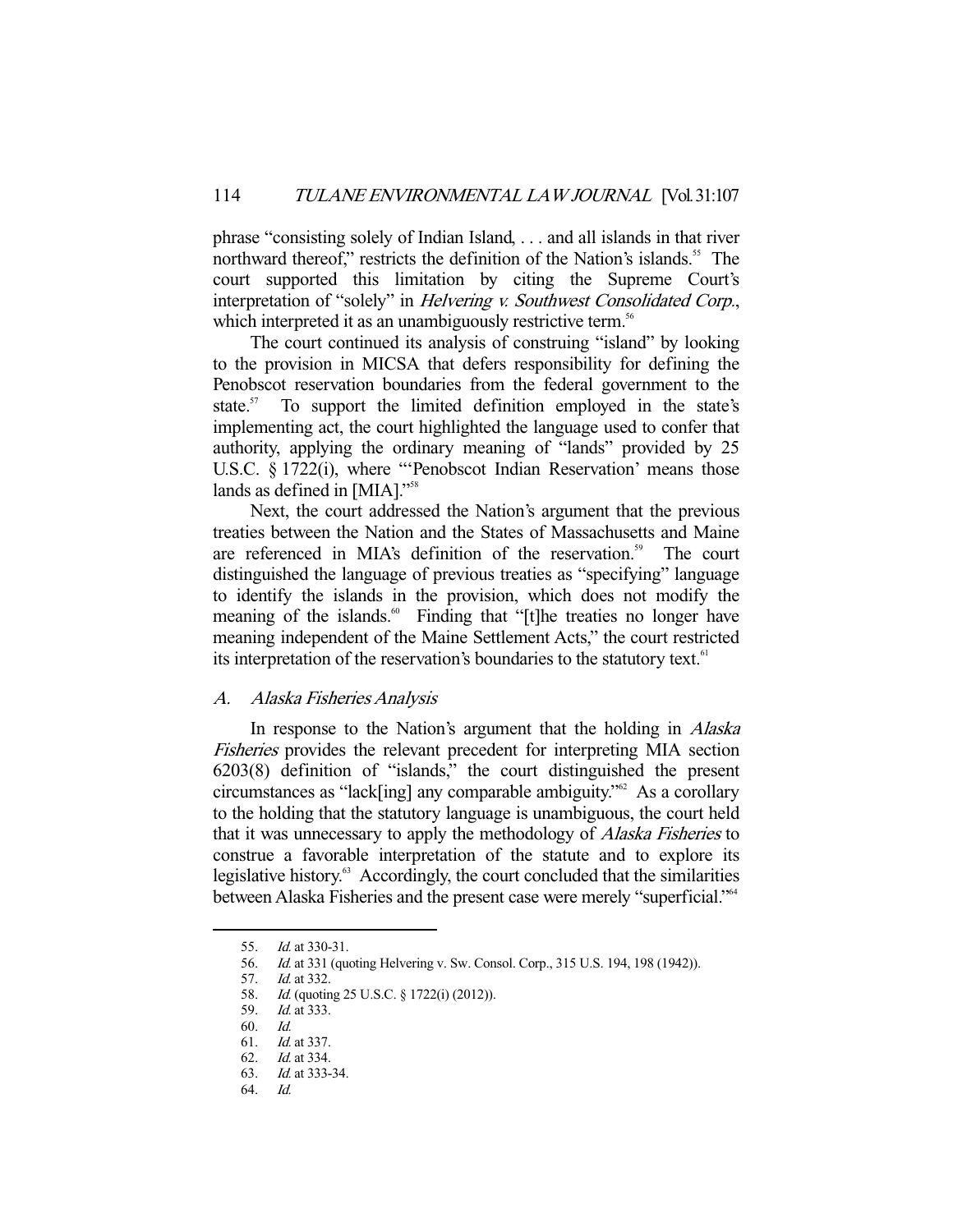#### B. Sustenance Fishing Rights

 The court next addressed the Nation's claim that the Attorney General's opinion posed a threat to the sustenance fishing rights of the Nation and dismissed the issue for lack of standing.<sup>65</sup> The court held that the standing requirement for injury was unsatisfied by the Nation's claim.<sup>66</sup> Because Maine had not interfered with the Nation's sustenance fishing and had no impending policy that challenged the Nation's activity, the Nation could not support its claim that there was injury for standing.<sup>67</sup>

### C. Dissent

 Judge Torruella's dissent raised three reasons why the construction of MIA was ambiguous and required more analysis of the circumstances surrounding the Penobscot Reservation: (1) the Supreme Court precedent in Alaska Fisheries; (2) the treaties between the Nation, Massachusetts, and Maine; and (3) the Settlement Acts' provision for the right of sustenance fishing under 30 M.R.S.A. section  $6207(4)$ .<sup>68</sup>

 In addition to finding the statutory language ambiguous, the dissent found the application of the Indian canon of construction necessary to properly define the reservation boundaries.<sup>69</sup> The dissent argued that despite the ambiguity of the statutory language, the Indian canon was applicable because "treaties 'must . . . be construed . . . in the sense in which they would naturally be understood by the Indians."<sup>70</sup>

The dissent raised the ruling in *Maine v. Johnson* to show how the First Circuit had previously held that the reservations included some parts of the river, despite failing to define those exact boundaries.<sup>71</sup> Consequently, the dissent found that the majority opinion contradicted the court's previous interpretation of the reservation's boundaries.<sup>72</sup>

 Lastly, the dissent argued that the sustenance fishing provision under MIA section 6207(4) must be considered in construing the reservation's boundaries.<sup>73</sup> Considering the historical importance of sustenance fishing, its careful negotiation in the Settlement Acts, and the absurd result created by the majority's decision that the sustenance fishing is

<sup>65.</sup> *Id.* at 336-38.<br>66. *Id.* at 336.

*Id.* at 336.

 <sup>67.</sup> Id. at 337.

 <sup>68.</sup> Id. at 338-39.

<sup>69.</sup> *Id.* at 340.

<sup>70.</sup> *Id.* (quoting South Dakota v. Bourland, 508 U.S. 679, 701 (1993)).<br>71. *Id.* at 351 (citing Maine v. Johnson, 498 F.3d 37, 47 (1st Cir. 2007)

*Id.* at 351 (citing Maine v. Johnson, 498 F.3d 37, 47 (1st Cir. 2007)).

 <sup>72.</sup> Id.

<sup>73.</sup> *Id.* at 351-52.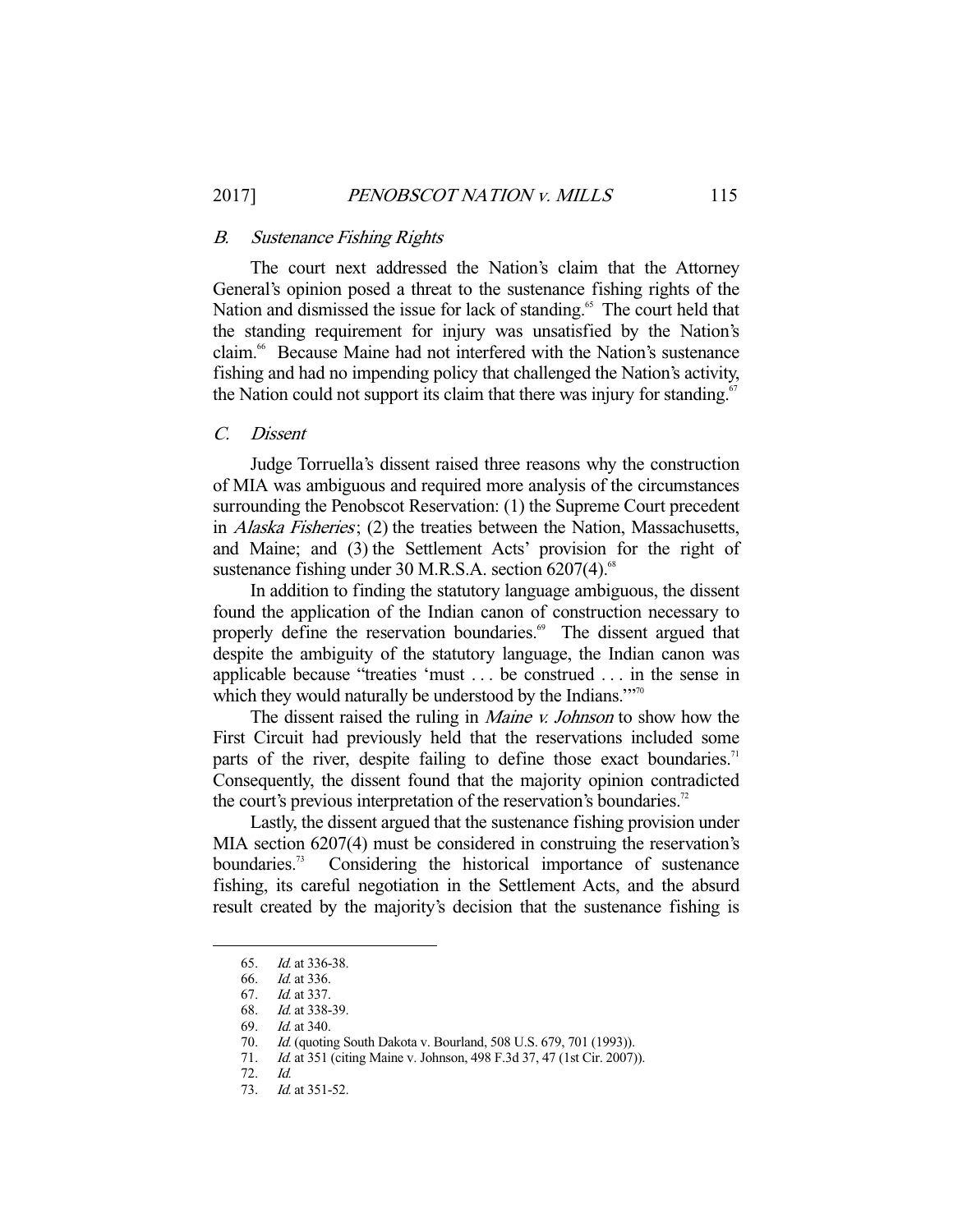restricted to "uplands of their islands, on dry land where there are no fish and no places to fish," the dissent criticized the majority for overlooking the body of related evidence in defining the reservation's boundaries.<sup>74</sup>

### IV. ANALYSIS

 The majority opinion and dissent provide radically divergent analytical frameworks to interpret the Nation's boundaries under the Settlement Acts. The majority begins its analysis by committing itself to the traditional rules of statutory interpretation over the Indian canon of construction. By determining that the term "island" in MIA is unambiguous, the majority decides against subjecting the term to the voluminous information that suggests a more ambiguous meaning. This step in the majority's reasoning suggests that the starting point for applying the Indian canon of construction begins with a limited analysis over the plain meaning of the text, without the need to consider conflicting language in the statute, prior jurisprudence, congressional intent, and relevant statutory history. This approach to construction, in the context of determining the boundaries of an Indian reservation, appears at odds with the complexity and character of the statutory scheme of the Settlement Acts as a compromise between the U.S. government and the Penobscot Nation. By limiting its statutory construction exclusively to the text, the majority failed to recognize the absurd result of its interpretation. There is an apparent inconsistency in the majority's finding that no absurd results occur if the Nation's boundaries exclude surrounding waters while other provisions in MIA outline specific sustenance fishing rights for the Penobscot Nation within its own territory. Without including any water in the reservation's boundaries, the sustenance fishing provision is rendered nearly useless if applied to the upland waters of the islands.

 The dissent's analysis approaches the term "island" as an arguably ambiguous term; however, it also asserts that question of ambiguity is not dispositive of whether the Indian canon of construction is necessary to determine the reservation boundaries.<sup>75</sup> The character of the Settlement Acts as a compromise between the Nation and the United States mandates the Indian canon of construction. A significant distinction between the majority and dissent is present in how they determine the relevance of the previous treaties and statutory history of the Settlement Acts. The majority's proposition that the previous treaties between the

 <sup>74.</sup> Id. at 338-39.

 <sup>75.</sup> Id. at 340.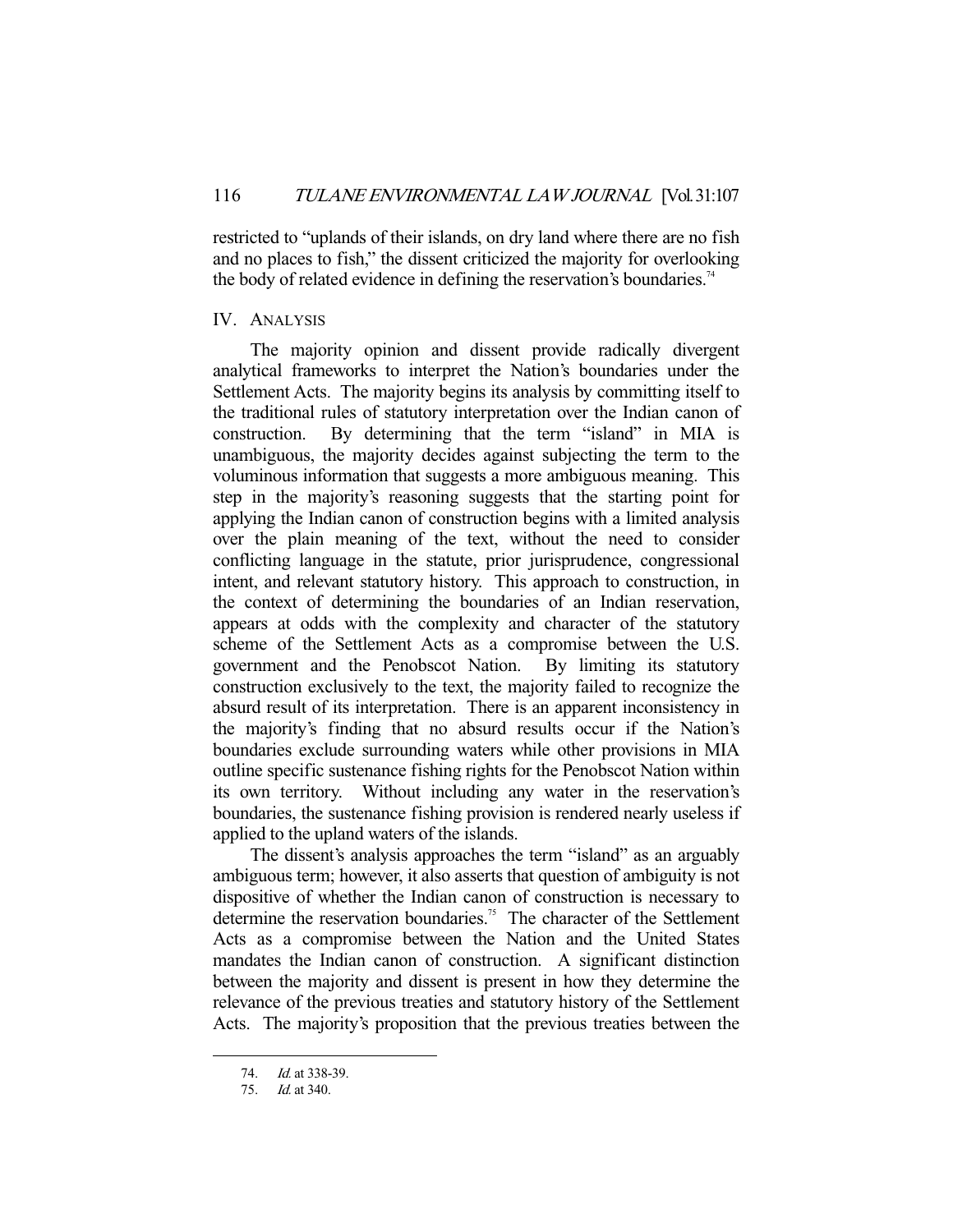Nation and the States of Maine and Massachusetts are subsumed in the formation of the Settlement Acts leaves a large piece of statutory history missing from its analysis that the dissent finds necessary. The majority's evasion of the history of the Settlement Acts may be omitting crucial information necessary to understand the relevant statutory provisions of MIA that determine the reservation boundaries.

 The ruling in the noted case has the potential to restrict the EPA in its future efforts to review the discharge permits issued by Maine in the Penobscot River. While the court left the issue of the EPA's authority to deny Maine's permits to protect the interests of the tribes unresolved in Johnson, the ruling in *Penobscot Nation* may significantly affect the EPA's trust obligation theory by reducing the reservation's lands to incorporate only the waters on the island, in exclusion of the surrounding waters where sustenance fishing is understood to take place. Without the adjacent waters of the islands included in the reservation, the Penobscot Nation's sustenance fishing rights do not extend into the adjacent waters of the islands or any water in the Penobscot River. Accordingly, in the event Maine issues a discharge permit that impacts the health of the river, the EPA may not be able to defend the sustenance fishing rights of the Nation. While the court evades the issue of sustenance fishing rights by finding a lack of standing, it does so without confronting the legal consequences of defining the reservation as the islands exclusively. By interpreting the statutory construction of M.R.S.A. section 6203(8) as an unambiguous description of the Penobscot Reservation's boundaries, the court forfeits a body of information that would help clarify the meaning of the reservation as intended by Congress and as the Nation understood it.

 The structure of the Settlement Acts presents a unique problem for the Indian canon of construction. Historically, the canon has applied to treaties, executive orders, and statutes, but the federal-state structure of the Settlement Acts may make it difficult for courts to weigh congressional intent.76 By deferring the definition of the Penobscot Reservation's boundaries to Maine, Congress has given broad power to the state to determine the fate of the Penobscot Nation.<sup>77</sup> To what degree was Maine supposed to define the reservations with congressional intent of the statute in mind? Regardless of the Indian canon of construction, the House and Senate Reports during the creation of MICSA outlines Congress's vision for the tribes as follows: "The settlement . . . provides

 <sup>76.</sup> COHEN'S HANDBOOK OF FEDERAL INDIAN LAW, supra note 7, § 2.02.

 <sup>77. 25</sup> U.S.C. § 1722(i) (2012).